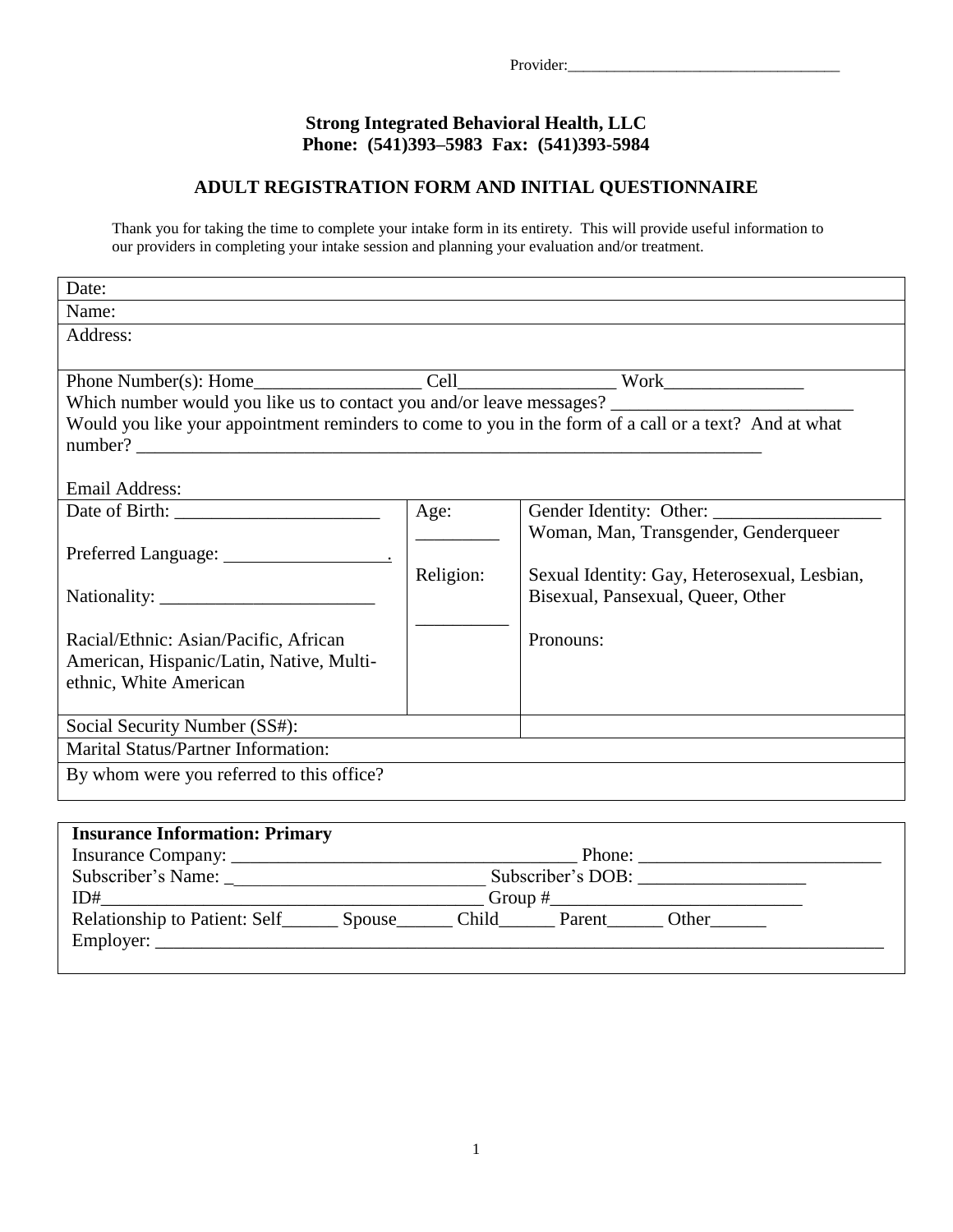Provider:\_\_\_\_\_\_\_\_\_\_\_\_\_\_\_\_\_\_\_\_\_\_\_\_\_\_\_\_\_\_\_\_\_\_\_

| <b>Insurance Information: Secondary</b>    |                                                           |
|--------------------------------------------|-----------------------------------------------------------|
|                                            | Phone: $\frac{1}{\sqrt{1-\frac{1}{2}} \cdot \frac{1}{2}}$ |
| Subscriber's Name:                         | Subscriber's DOB:                                         |
| ID#                                        | $Group~\#$                                                |
| Relationship to Patient: Self<br>Employer: | Child<br>Other<br>Spouse<br>Parent                        |

## **Nearest Friend or Relative not living with you in case of an emergency:**

Name & Relationship: \_\_\_\_\_\_\_\_\_\_\_\_\_\_\_\_\_\_\_\_\_\_\_\_\_\_\_\_\_\_\_\_\_\_\_\_\_\_\_\_\_\_\_\_\_\_\_\_\_\_\_\_\_\_\_\_\_\_\_\_\_\_

| Address:            |               |      |
|---------------------|---------------|------|
| Phone Number:       |               |      |
| Who lives with you? |               |      |
| Name:               | Relationship: | Age: |
| 1.                  |               |      |
| 2.                  |               |      |
| 3.                  |               |      |
| 4.                  |               |      |
| 5.                  |               |      |
| 6.                  |               |      |

| <b>Employer:</b>                            |  |
|---------------------------------------------|--|
| <b>Occupation:</b>                          |  |
| <b>Highest level of schooling obtained:</b> |  |

| What brings you in today? |  |
|---------------------------|--|
|                           |  |
|                           |  |
|                           |  |

|   |   | <b>Medical History</b>                                                  |
|---|---|-------------------------------------------------------------------------|
| Y | N | Have you had major health problems? (Explain)                           |
| Y | N | Have you had vision or hearing problems?                                |
| Y | N | Have you had a serious head injury or been unconscious? (Explain)       |
| Y | N | Have you ever engaged in self harm as a way of coping? If so, describe: |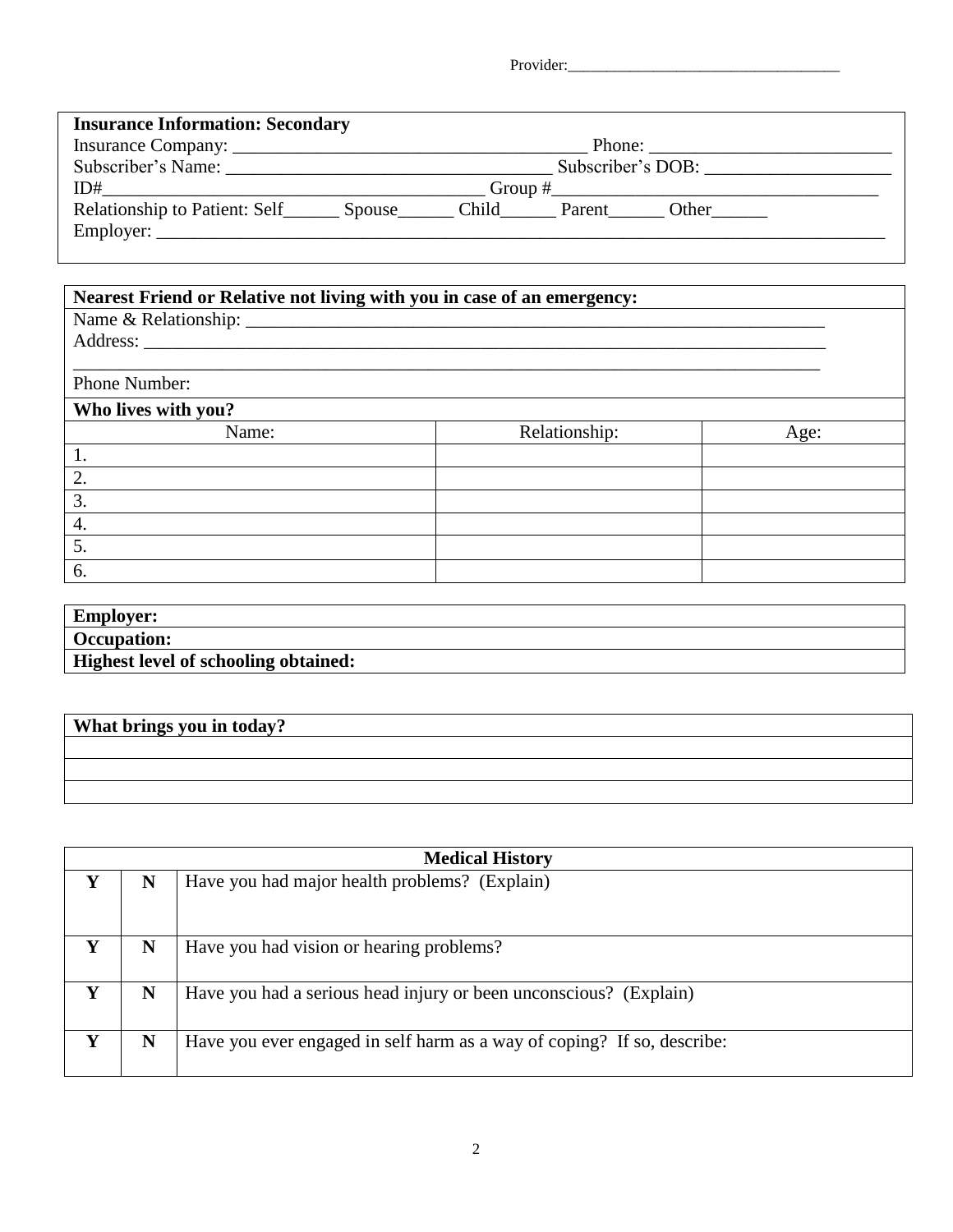|  | Have you ever chronically dieted, restricted your food intake or food variety severely, purged,<br>compulsively exercised or binged? Please describe: |
|--|-------------------------------------------------------------------------------------------------------------------------------------------------------|
|  | Have you ever experienced anyone else physically assaulting you<br>, sexual harassment<br>or stalking, sexually abusing you, rape or sexual assault   |

|   |             | <b>Mental Health History</b>                                                                                               |
|---|-------------|----------------------------------------------------------------------------------------------------------------------------|
| Y | N           | Have you ever participated in counseling or therapy in the past? If so, when, with who, and<br>for what types of problems? |
| Y | $\mathbf N$ | Have you ever been seen by a psychiatrist? (Give names and dates)                                                          |
| Y | N           | Have you ever been hospitalized for mental health treatments?<br>(Give places and dates)                                   |
| Y | ${\bf N}$   | Do you have a history of suicidal behavior? (Describe)                                                                     |
| Y | ${\bf N}$   | Do you have a history of violence or aggression? (Describe)                                                                |
| Y | $\mathbf N$ | Do you have a history of abusing drugs or alcohol? (Describe)                                                              |

|   |   | <b>Family History of:</b>      | <b>Mother</b> | <b>Father</b> | <b>Other Relative</b> |
|---|---|--------------------------------|---------------|---------------|-----------------------|
|   |   |                                |               |               | (please specify)      |
| v | N | Depression                     |               |               |                       |
| Y | N | <b>Bipolar Disorder</b>        |               |               |                       |
|   |   | (Manic Depression)             |               |               |                       |
| Y | N | Anxiety                        |               |               |                       |
| Y | N | Schizophrenia                  |               |               |                       |
| Y | N | <b>Autism or Developmental</b> |               |               |                       |
|   |   | Disorder                       |               |               |                       |
| Y | N | Tics or Tourette's Syndrome    |               |               |                       |
| Y | N | Obsessive Compulsive Disorder  |               |               |                       |
|   |   | (OCD)                          |               |               |                       |